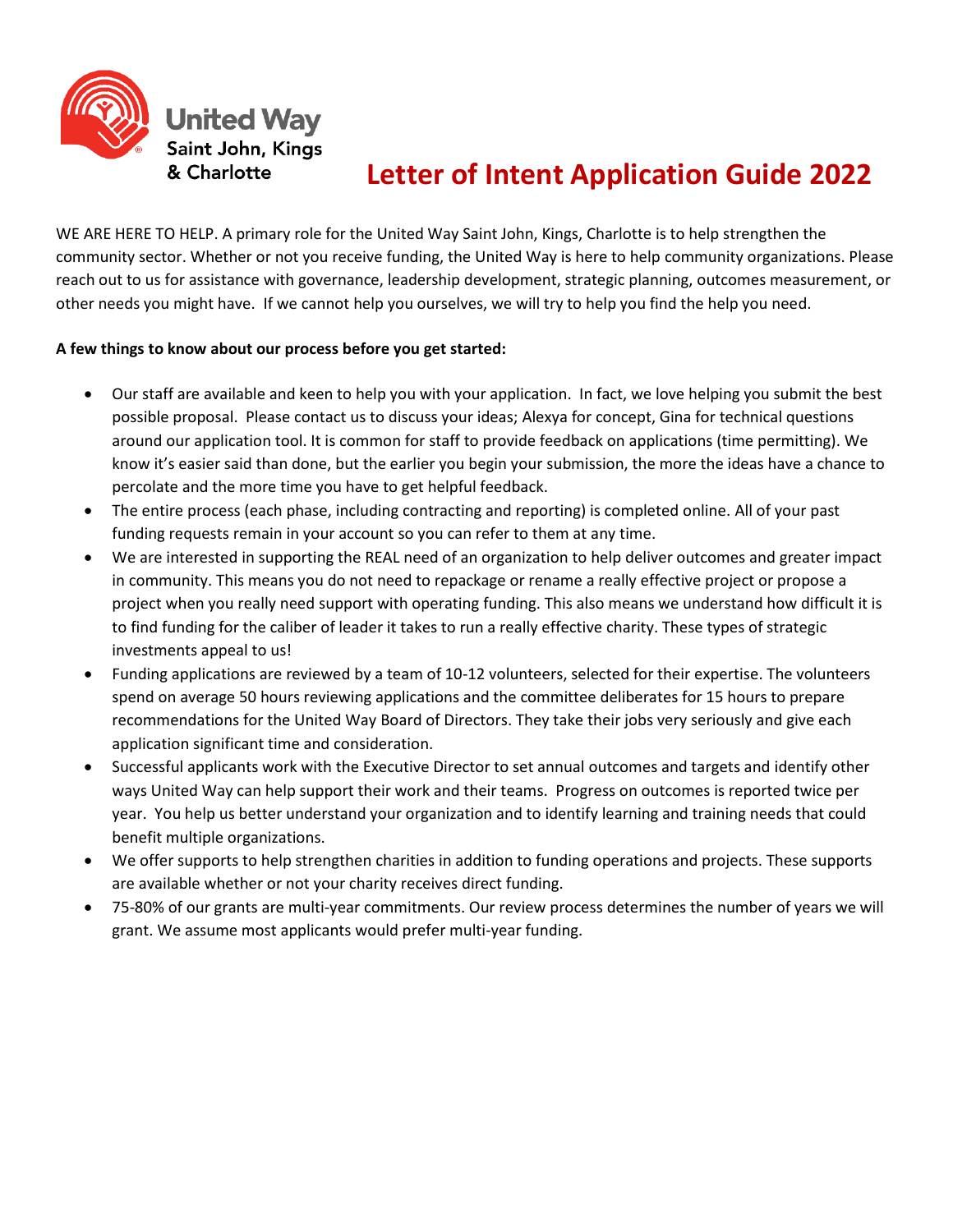## **How to Apply**

Application for funding from the United Way Saint John, Kings Charlotte is a 3 phased process.

- 1. Letter of Intent (open May 17<sup>th</sup>, due June 24<sup>th</sup>)
- 2. Application by invitation (open Aug 30th, Sept 30th )
- 3. Interview Oct/Nov by invitation

Before you submit your application, we **strongly** suggest you reach out to Alexya AND review this application guide to help you develop your proposal.

## **Eligibility Criteria**

- Organizations must be a Registered Canadian Charity.
- Organizations must provide programs and services in our region Saint John, Kings and Charlotte Counties.
- Organizations must be addressing one or more of our community priorities:
	- o **Moving people from poverty to possibility**
	- o **Helping kids achieve their full potential**
	- o **Mental health support**
	- o **Breaking the cycle of domestic violence**
- Funding request must not exceed 30% of an organizations operating budget, in most cases.
- Minimum funding request is \$15,000

## **Our Funding Principles**

Organizations seeking funding are required to indicate how their funding request will demonstrate the following principles:

- **Know our community:** the funding request builds on community assets knowledge, abilities, diversity and is based on an organization's in-depth understanding of what our community cares about.
- **Capacity building:** the funding request strengthens the organization's capacity to be resilient and healthy so it can effectively respond to challenges and opportunities.
- **Measurable difference:** the funding request makes immediate and long-term, positive and measurable difference in one or more of United Way's priority areas.
- **Flexibility and innovation:** the funding request exhibits an innovative and flexible approach in addressing community needs and United Way priorities.
- **Collaboration and partnership:** the funding request employs collaborative efforts and optimized partnerships to support its clients and strengthen our community.

## **Our Investments**

- We support the real costs associated with delivering outcomes. Therefore, we provide funding for both program and operational expenses.
- We provide multi-year grants (the majority of our funding is committed for multiple years).
- We provide funding for system change and capacity building.
- For requests that engage and benefit multiple organizations, clear ownership and deliverables are required.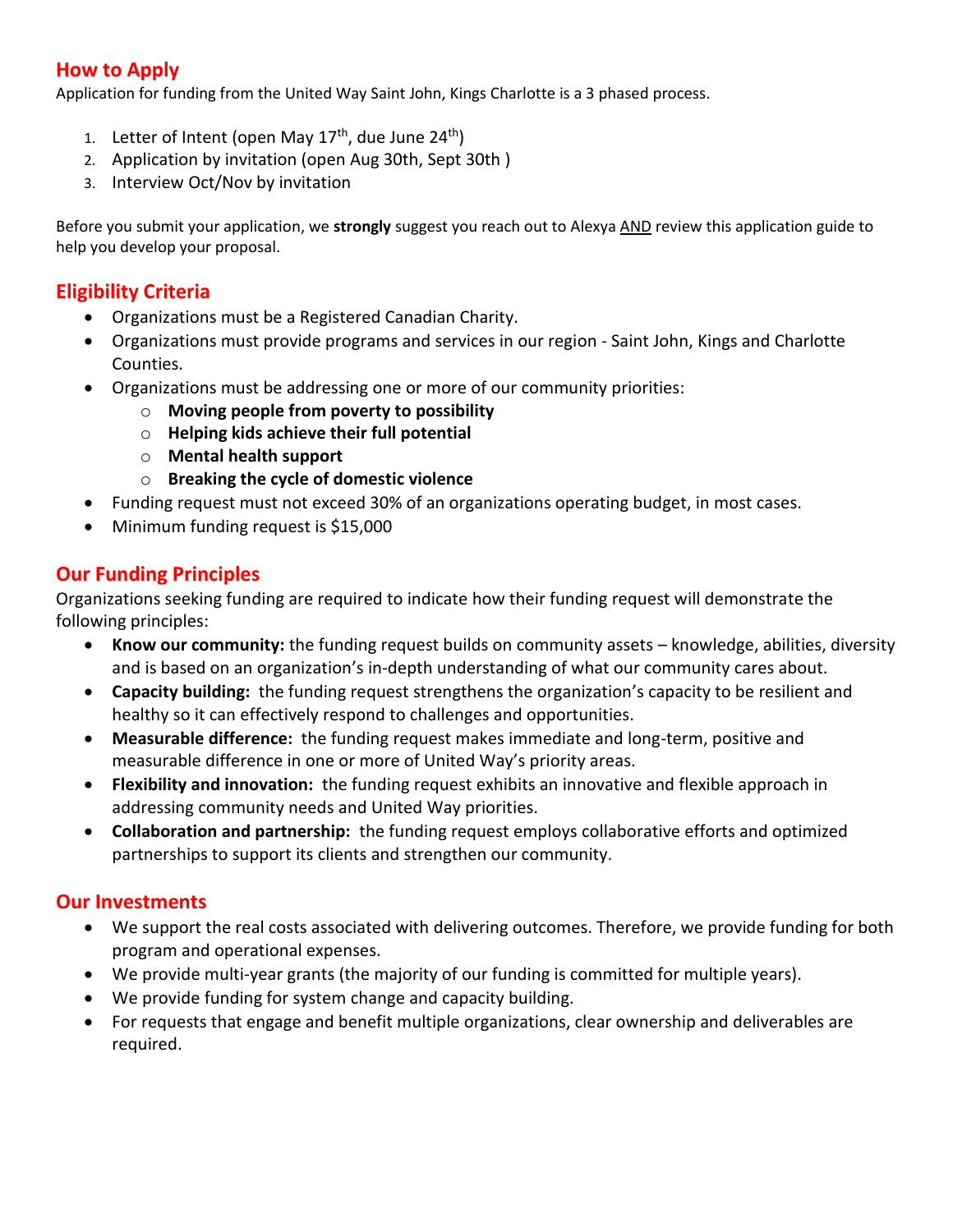## **Exclusions:**

We do NOT provide funding for the following:

- $\circ$  Arts, culture, heritage, environment, sports, recreation or animal programs that do not demonstrate clear alignment with our social mandate
- o Special events or conferences
- o Activities that are considered core government services
- o Political parties
- o Religious activities
- o Deficit funding
- o Fundraising initiatives
- o Medical or scientific research
- o Capital projects, in most cases
- o Service duplication, in most cases

## **Letter of Intent Overview – Opens May 17th , 2022**

The first phase is a brief letter of intent and is open to any charity or qualified donnee in Kings, Charlotte, or St John Counties (greater Saint John). Clic[k here](https://agency.e-cimpact.com/login.aspx?org=147855) to login to Ec-Impact account. Please refer to the eCImpact Applicant manual for detailed instructions on how to use eCImpact. This manual is found under Resources on the left-hand panel once you login to eCImpact.

The objective of the Letter of Intent is to:

- introduce the issue you are seeking to address/solve in the community
- explain the rationale for your proposed solution
- describe how the funding would be used
- ensure proper governance and accountability is present within the organization.

See appendix A & B for two LOI examples.

### **Filling Out 'The Need' Section**

Reviewers look for a clearly presented case of the community problem. Pay close attention to backing up your statements with evidence, fact, statistics. Help the reviewers understand the social problem you are trying to address:

| <b>Question to Consider</b>                                    | <b>Sample Response</b>                                                                                                                                                                                                                                                                                      |
|----------------------------------------------------------------|-------------------------------------------------------------------------------------------------------------------------------------------------------------------------------------------------------------------------------------------------------------------------------------------------------------|
| How do you know it is an issue?                                | Greater SJ has the highest violence rates against girls under 12 in Canada from<br>Stats Canada and NB 2 <sup>nd</sup> highest DV rates of provinces.                                                                                                                                                       |
| Is the issue becoming worse or<br>changing in some way         | As with many types of abuse, increased awareness usually results in increased<br>reporting. Despite higher rates of reporting, convictions and homicide by<br>intimate partner remains stable. As an organization we have had a hard time<br>growing our supports and measuring the impact of our programs. |
| How many people are directly<br>affected by this issue?        | 80% of calls to SJ police are for domestic violence, this is 356 calls per year.<br>This is a significant underrepresentation as we believe the majority of<br>domestic violence never reaches the attention of police.                                                                                     |
| What are the implications if this<br>problem can be addressed? | Violence is cyclical; children who grow up in abuse are 5-8 times more likely to<br>be abusive or abused as adults. If the cycle can be broken, and we believe it<br>can by the proposed, we can prevent future abuse and the negative economic                                                             |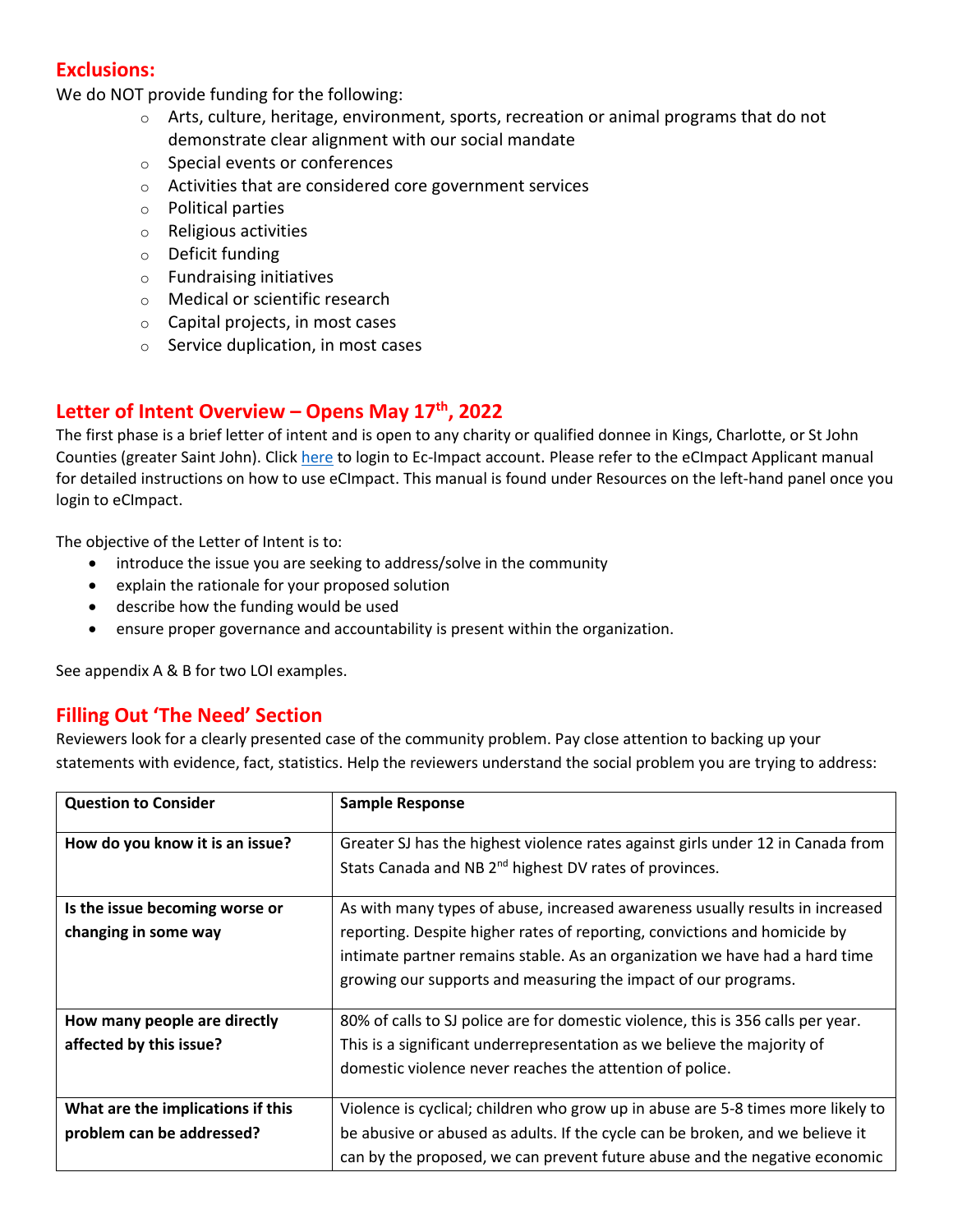|                                   | and social outcomes associated (long term dependence on social assistance,<br>mental health, addictions.) |
|-----------------------------------|-----------------------------------------------------------------------------------------------------------|
| How do you know this issue can be | A jurisdictional scan of other areas in the world revealed approaches we are                              |
| resolved?                         | not taking in our region that have demonstrated reduction in family violence.                             |
|                                   | They have shown us that violence rates can decrease. We have also worked                                  |
|                                   | with other domestic violence organizations and have found they are following                              |
|                                   | up with clients 2 years after they leave the program and therefore, have a                                |
|                                   | better understanding of the long-term effect of their program. If they can do                             |
|                                   | this, so can we!                                                                                          |
|                                   |                                                                                                           |

## **Filling Out 'The Solution' Section**

When presenting your solution, consider whether your solution directly addresses the issue/need you described. Will your proposed solution make a significant impact? If you are proposing a program, is the proposed intervention often or for long enough to have lasting effect on their lives. For example, many evaluations have shown that programs that are delivered less than 4 hours per week are not enough to change behaviours. Consider whether what you are proposing is for a client group who already receives a lot of services. For example, there are MANY after school and summer camp programs for children in focus neighbourhoods offered by MANY different organizations.

## **Applying for Operating Funds: Special Considerations**

The Need: As presented with the questions above, when you are applying for **operating funding,** consider the needs of your organization's primary client group and who you serve. Even if the problem you are trying to solve with the proposal is to focus your Executive Director's time on strategy and new partnership development rather than fundraising, your clients and their issues need to be central to the application. The 'Impact of Funding' question is where you need to speak to how the funds will be used. When you are applying for funding for a specific project, consider the needs for the clients of this program.

The Solution: If you are applying for operating funding, speak to the organization's theory of change, [https://www.facebook.com/TamarackInstitute/posts/10151695320124464.](https://www.facebook.com/TamarackInstitute/posts/10151695320124464) Essentially, a theory of change is the articulation of your organization's ingredients in making the changes in lives and community that fulfill your mission. What evidence supports the essential ingredients of your organization? In other words, how do you know what you do works?

## **Filling Out 'The Impact of Funding' Section**

This question asks how the funds will be used, at a high level. What do you need United Way funding for? Here are a few examples:

- Double the reach of our program;
- Offset time spent by our staff on fundraising and financial administration to develop new partnerships and create a scale plan;
- New staff person to implement this new program;
- We have secured funding for the essential programs we offer, but cannot find funding for 30% of our Executive Director's salary.

Please consider programs or activities you could let go of to make room for this new work. Too often we keep adding new programs, services, and activities and do not stop to take stock and consider what we should let go. There will be specific questions about this in the full application.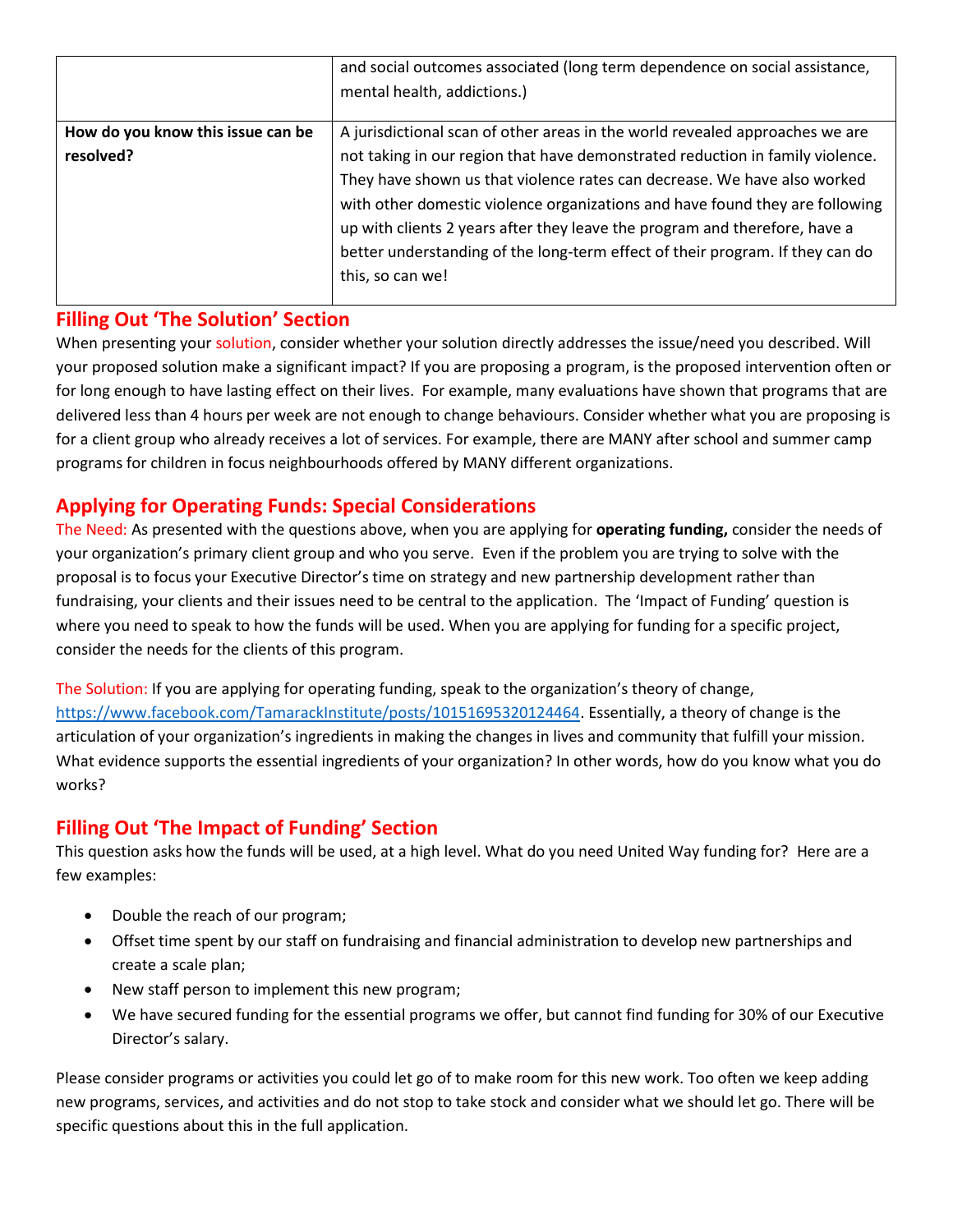\*\*\* If your organization has a significant reserve of funds (six months or more of operating budget) please call Alexya 658-1214 to discuss. United Way funding is intended to be used to address issues we face in community. Organizations who have large reserves and do not have plans for these funds may be less likely to be successful in our review process.

## **Budget**

You do not need to provide a budget at this time. This provides the committee a general sense of the aggregate funds requested. If you develop a full application, this requested amount can be adjusted.

## **Timeline**

The deadline for the letter of Intent is June 24, 2022 at 5pm. All applicants will be notified in August if they are to proceed to the full Application. We are only able to invite approximately half the applicants to the next phase.

# **2022 Funding Application Timeline**

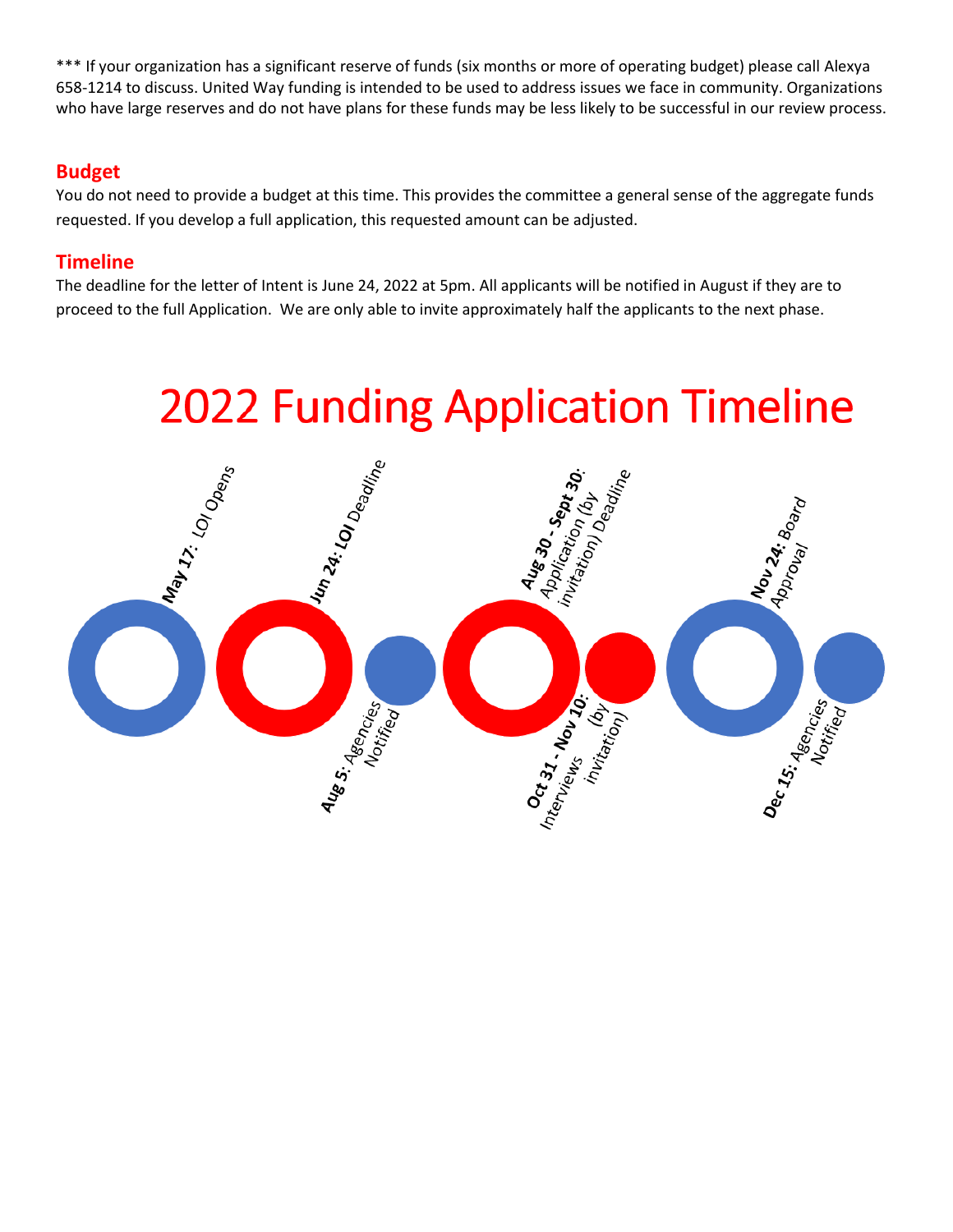# **Appendix A- Sample Letter of Intent From an Invented Charity**

| <b>Invented Charity - Something special</b>                                                                                                   |                                                        |    |  |  |
|-----------------------------------------------------------------------------------------------------------------------------------------------|--------------------------------------------------------|----|--|--|
| <b>Proposal</b>                                                                                                                               |                                                        |    |  |  |
|                                                                                                                                               |                                                        |    |  |  |
| <b>Program Name</b>                                                                                                                           | Something special                                      |    |  |  |
| <b>Funding Request</b>                                                                                                                        |                                                        |    |  |  |
| <b>Amount Requested</b>                                                                                                                       | 30,000,00                                              |    |  |  |
| <b>Organization's total</b><br>annual operating budget:                                                                                       | 300,000.00                                             |    |  |  |
| <b>Requested Percent of</b><br><b>Operating Budget</b>                                                                                        | 10                                                     |    |  |  |
| <b>United Way Focus Areas</b>                                                                                                                 |                                                        |    |  |  |
| <b>Which of United Way</b><br>community investment<br>priorities<br>does your funding<br>request align with?                                  | From Poverty to Possibility                            |    |  |  |
| <b>Regional Community Priorities</b>                                                                                                          |                                                        |    |  |  |
| Greater Saint John: Closing education achievement<br>gap                                                                                      |                                                        | ł, |  |  |
| Greater Saint John: Education and training leads to<br>employment for low income residents                                                    |                                                        | г  |  |  |
| Greater Saint John: Improve health of residents through<br>$\mathbf{v}^{\text{I}}$<br>neighbourhood based models of care                      |                                                        |    |  |  |
| into Vibrant Mixed income neighbourhoods                                                                                                      | Greater Saint John: Transform Low income neighbouhoods |    |  |  |
| г                                                                                                                                             |                                                        |    |  |  |
| <b>Greater Saint John: Other</b>                                                                                                              |                                                        | г  |  |  |
| Charlotte County: Increase access to affordable transportation<br>г<br>options for low-income families                                        |                                                        |    |  |  |
| Charlotte County: Increase access to safe, affordable<br>г<br>housing for low-income families                                                 |                                                        |    |  |  |
| Charlotte County: Increase access to learning opportunities that reduce the likelihood of our<br>children, youth and adults living in poverty |                                                        |    |  |  |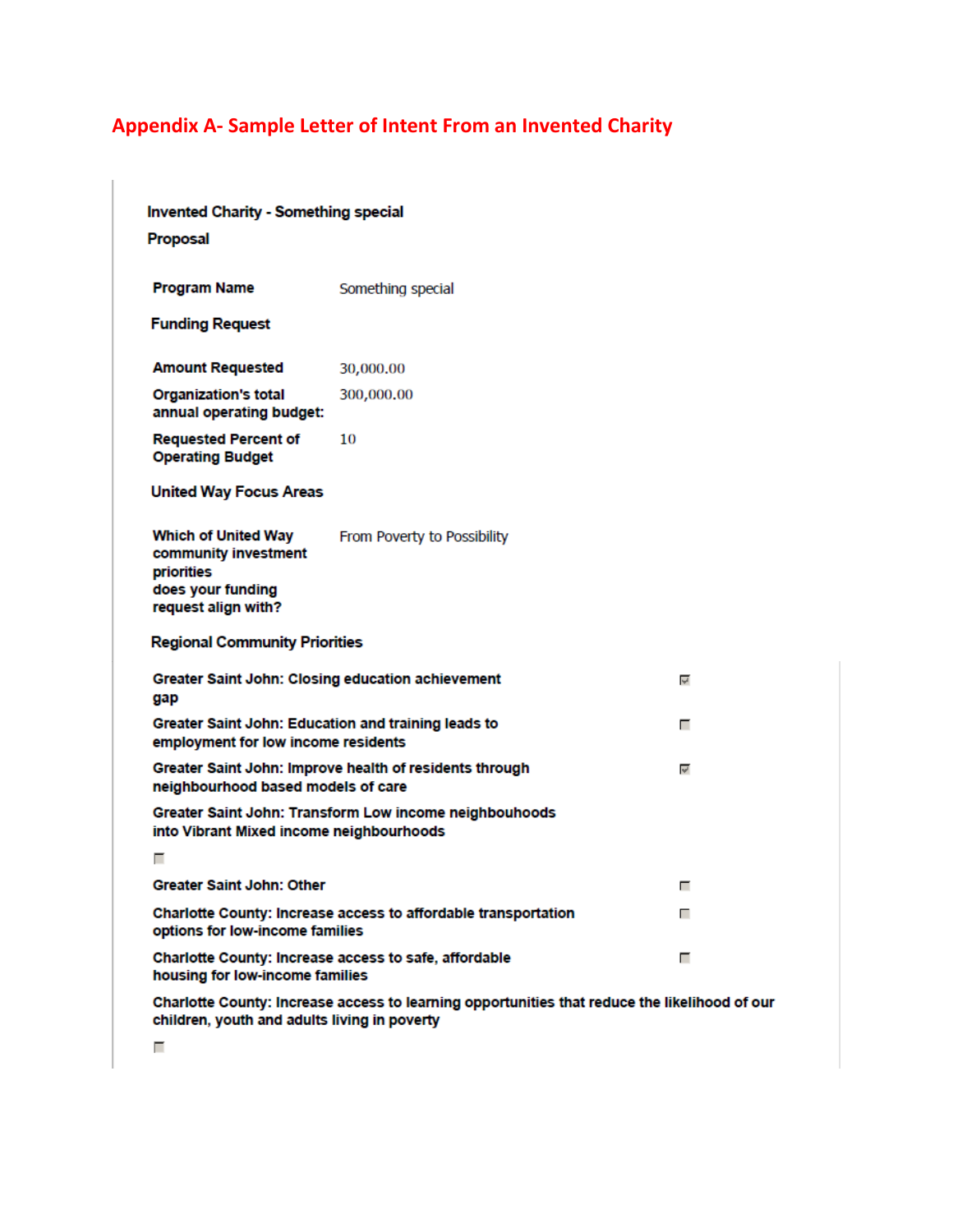| <b>Charlotte County: Other</b>                                                                   |  |
|--------------------------------------------------------------------------------------------------|--|
| <b>Sussex and Area: Parenting supports</b>                                                       |  |
| Sussex and Area: Increase access to affordable transportation<br>options for low-income families |  |
| Sussex and Area: Information for families and programs                                           |  |
| <b>Sussex and Area: Other</b>                                                                    |  |

If 'Other' is selected for Greater Saint John, Charlotte County or Sussex and Area, please explain.

### Briefly describe how your funding request contributes to the selected priority(s) listed above.

We are members of the Living SJ, achievement gap collective impact team. We identified that children who do not get enough sun lack of Vitamin D which is associated with brain development. Increasing access to sun is a priority action of the team.

### Identification of Need: Describe the need your funding request is intended to address.

Saint John has approximately 200 sunny days per year. Each 30 minutes of sunshine provides equivalent of 1mg of Vitamin D. Children 0-6 require 200 mg per year for healthy brain development. In other words, children require at least 30 minutes a day of sunshine. National Wellness Charity reports that children 0-2 are spending about an hour in sunlight a week, a quarter of the required amount. Children 2-6 are spending 2 hours a week in sunlight, less than half the required amount. 50% of children (approximately 1000 children) throughout the region are not arriving to school ready to learn (NOSE-DA survey). With increased sunlight we can improve early childhood brain development and thus educational achievement. Our coalition of health professionals, early interventionists, recreation providers and concerned parents have access to children, the medical knowledge and commitment required to address this issue.

### Response to Need: How do you propose to address the above stated need.

We will host weekly 2 hour outdoor activities in 5 communities in the region in partnership with local municipalities for young children. We will offer sponsored sunlight lamps to settings where young children spend time (doctor's offices, day cares, malls, pools). We will provide education and tips to early childhood education centres, nurses, and families on fun outdoor activities for small children. We will hold monthly draws for day cares and parents who reach target of 30 minutes per day in the sun, through our interactive Facebook page.

### **Impact of Funding**

We have secured sponsorship for sunlights and draw prizes and the right partners. We require the equivalent of 15 hours per week to implement and monitor the program. We gifts in kind of space etc but have not been able to source funding for paid staff. We hope to create a product a sippy cup that serves as a mini sunlight as a social enterprise. If this protoype is successful, we hope sales, in 2 years could offset costs of running this program.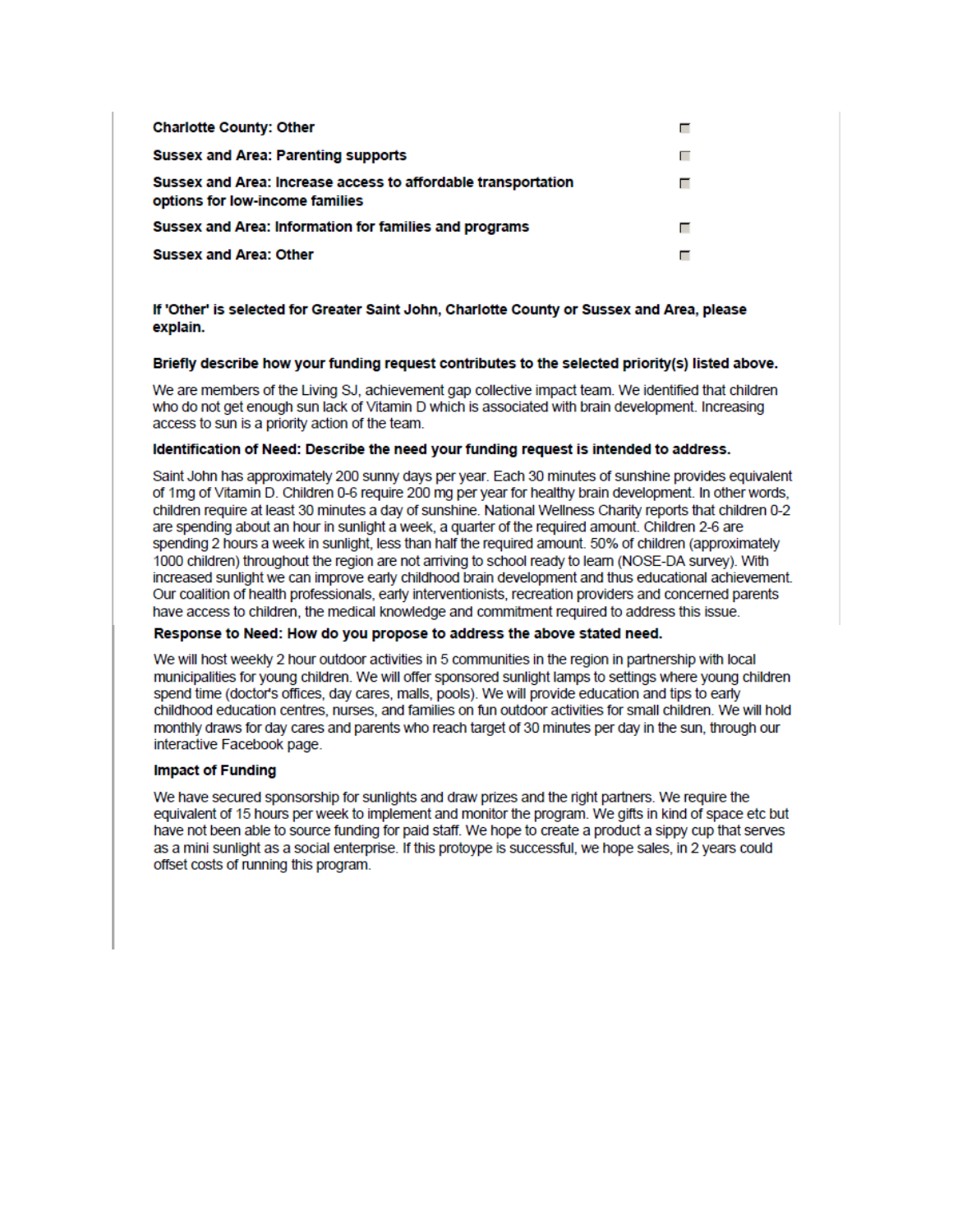# **Appendix B: Real life Letter of Intent from 2017**

|                                                                                                                                               | Family Plus Life Solutions - Subsidized Counselling program |   |  |  |
|-----------------------------------------------------------------------------------------------------------------------------------------------|-------------------------------------------------------------|---|--|--|
| Proposal                                                                                                                                      |                                                             |   |  |  |
| <b>Program Name</b>                                                                                                                           | Subsidized Counselling program                              |   |  |  |
| <b>Funding Request</b>                                                                                                                        |                                                             |   |  |  |
| <b>Amount Requested</b>                                                                                                                       | 95,000,00                                                   |   |  |  |
| <b>Organization's total</b><br>annual operating budget:                                                                                       | 1,800,000.00                                                |   |  |  |
| <b>Requested Percent of</b><br><b>Operating Budget</b>                                                                                        | 5.28                                                        |   |  |  |
| <b>United Way Focus Areas</b>                                                                                                                 |                                                             |   |  |  |
| <b>Which of United Way</b><br>community investment<br>priorities<br>does your funding<br>request align with?                                  | <b>Strong Communities</b>                                   |   |  |  |
| <b>Regional Community Priorities</b>                                                                                                          |                                                             |   |  |  |
| Greater Saint John: Closing education achievement<br>gap                                                                                      |                                                             | г |  |  |
| Greater Saint John: Education and training leads to<br>employment for low income residents                                                    |                                                             | г |  |  |
| Greater Saint John: Improve health of residents through<br>neighbourhood based models of care                                                 |                                                             | V |  |  |
| into Vibrant Mixed income neighbourhoods                                                                                                      | Greater Saint John: Transform Low income neighbouhoods      |   |  |  |
| г                                                                                                                                             |                                                             |   |  |  |
| <b>Greater Saint John: Other</b>                                                                                                              |                                                             | г |  |  |
| Charlotte County: Increase access to affordable transportation<br>options for low-income families                                             |                                                             | г |  |  |
| Charlotte County: Increase access to safe, affordable<br>housing for low-income families                                                      |                                                             | г |  |  |
| Charlotte County: Increase access to learning opportunities that reduce the likelihood of our<br>children, youth and adults living in poverty |                                                             |   |  |  |
| ₩                                                                                                                                             |                                                             |   |  |  |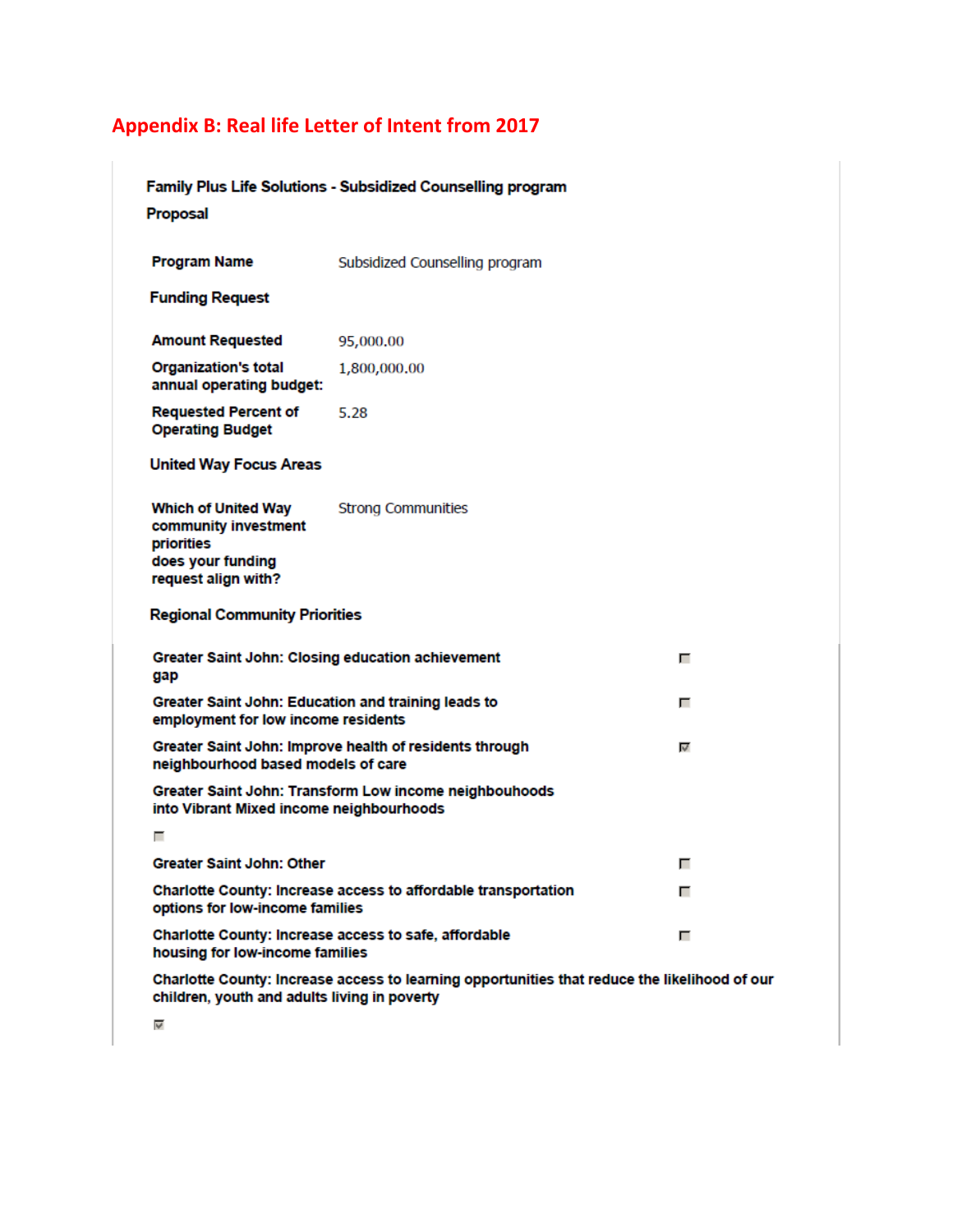| <b>Charlotte County: Other</b>                                                                   |   |
|--------------------------------------------------------------------------------------------------|---|
| <b>Sussex and Area: Parenting supports</b>                                                       | г |
| Sussex and Area: Increase access to affordable transportation<br>options for low-income families |   |
| Sussex and Area: Information for families and programs                                           | U |
| <b>Sussex and Area: Other</b>                                                                    |   |

### If 'Other' is selected for Greater Saint John, Charlotte County or Sussex and Area, please explain.

Providing all of citizens of Greater Saint John, Charlotte County, and Sussex. with access to Therapeutic programs and services and therefore as a result are developing confident individuals and strong families who will be able to actively participant in employment, training and educational programs.

### Briefly describe how your funding request contributes to the selected priority(s) listed above.

Building resilience is essential to all of the priorities and having good mental health. Providing people with access to evidence based therapeutic interventions will assist low income individuals with coping skills required to build resilience and strengthen all priorities. People who are healed mentally can engage and are more focused on progressing into positive life styles and role models.

### Identification of Need: Describe the need your funding request is intended to address.

Living SJ has a vision for our community to end generational poverty and improve our economic future. A disproportionate percentage of people who suffer mental illness live below the poverty line. Two theories exist related to poverty and mental health. One theory suggest that conditions of poverty increase the risk of mental illness (social causal). The other theory suggest than people with mental illness are at an increased risk of poverty or remaining in poverty (social selection). Regardless of which theory you subscribe to researchers agree that there is a reciprocal relationship between poverty and mental health. In addition, children who come from low socioeconomic households are exposed to higher levels of family violence, disruption, separation, and face harsher disciplinary strategies than middle -income children. To end generational poverty, it is imperative to address physical, mental and spiritual wellbeing of an individual and their family.

Programs primarily aimed at alleviating poverty had varied outcomes but generally are not markedly successful in decreasing the mental health problems of a targeted populations. There is a clear trend showing mental health interventions are associated with improved economic outcomes. Access to professional therapy, evidence based programs and services is a critical building block to building personal resilience that will provide the coping skills necessary to drive personal success. We know that individuals with lower socioeconomic status will wait longer for publically funded care than those with higher economic status. There is limited opportunity to access our public system. Until such time there is a major shift in the access to our public system there is a need for alternative resources to mental health supports.

#### Response to Need: How do you propose to address the above stated need.

Targeting 400 low income individuals, we will invoke a variety of strategies which include CBT, IP, parenting coaching and other individualized treatment options rooted in an evidence of success. The first step in healing children exposed to trauma/chronic stress is two-generational work which treats the parent and child as a single unit to be engaged, educated and empowered. The most effective ways is Trauma Informed Therapy where parents address their own traumatic histories so they can establish healthy